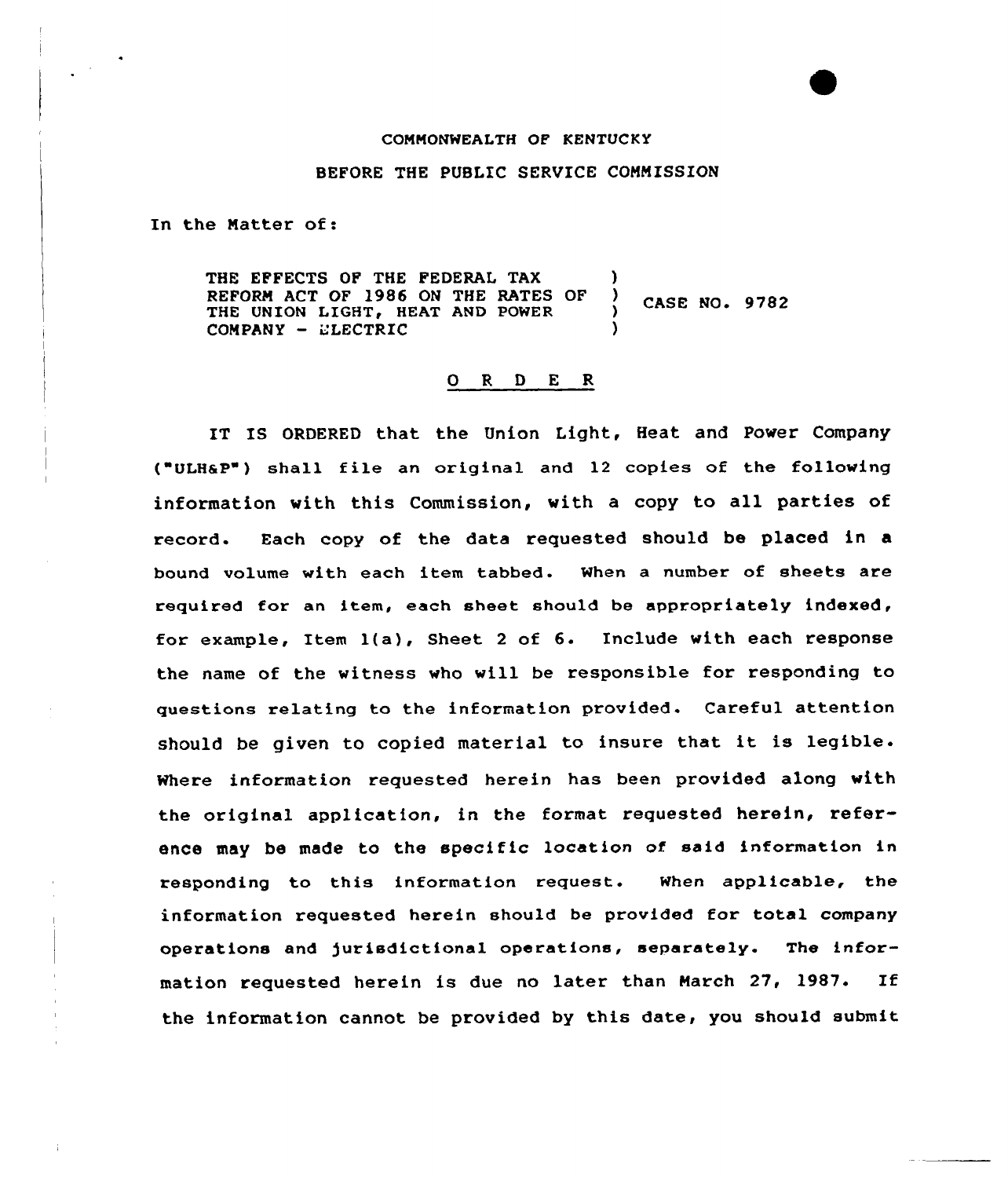a motian for an extension of time stating the reason a delay is necessary and include a date by which it will be furnished. Such motion vill be considered by the Commission.

## Information Request No. 1

1. In response to the Commission's Order of December ll, 1\$\$6, responding utilities have made numerous adjustments to reflect the affects on revenue requirements of increases and decreases in tax expense resulting from the 1986 Tax Reform Act. In order to allow every utility the same opportunity to address the numerous elements contained in the various filings the follawing list of issues is provided. The effects of Items (1), (2) and (3) shall be addressed by all utilities. The effects of Items (4) through (20) should be addressed by each utility as applicable. For each item below, provide the dollar amount for each adjustment or, for items omitted, an explanation as to why the information is not being supplied. Include a detailed explanation and workpapers of haw each amount was determined and a reconciliation of the sum of these adjustments to the total amount of revenue requirement affect included in the original application.

- Federal tax rate change 46 to 34 percent.  $(1)$
- Amortization of excess deferred taxes.  $(2)$ 
	- (a) Depreciation related.
	- (b) Non-depreciation related.
- (3) Unbilled revenues.
- $(4)$ Alternative minimum
- (5) Kentucky income taxes.
- $(6)$ Investment tax credits.

 $-2-$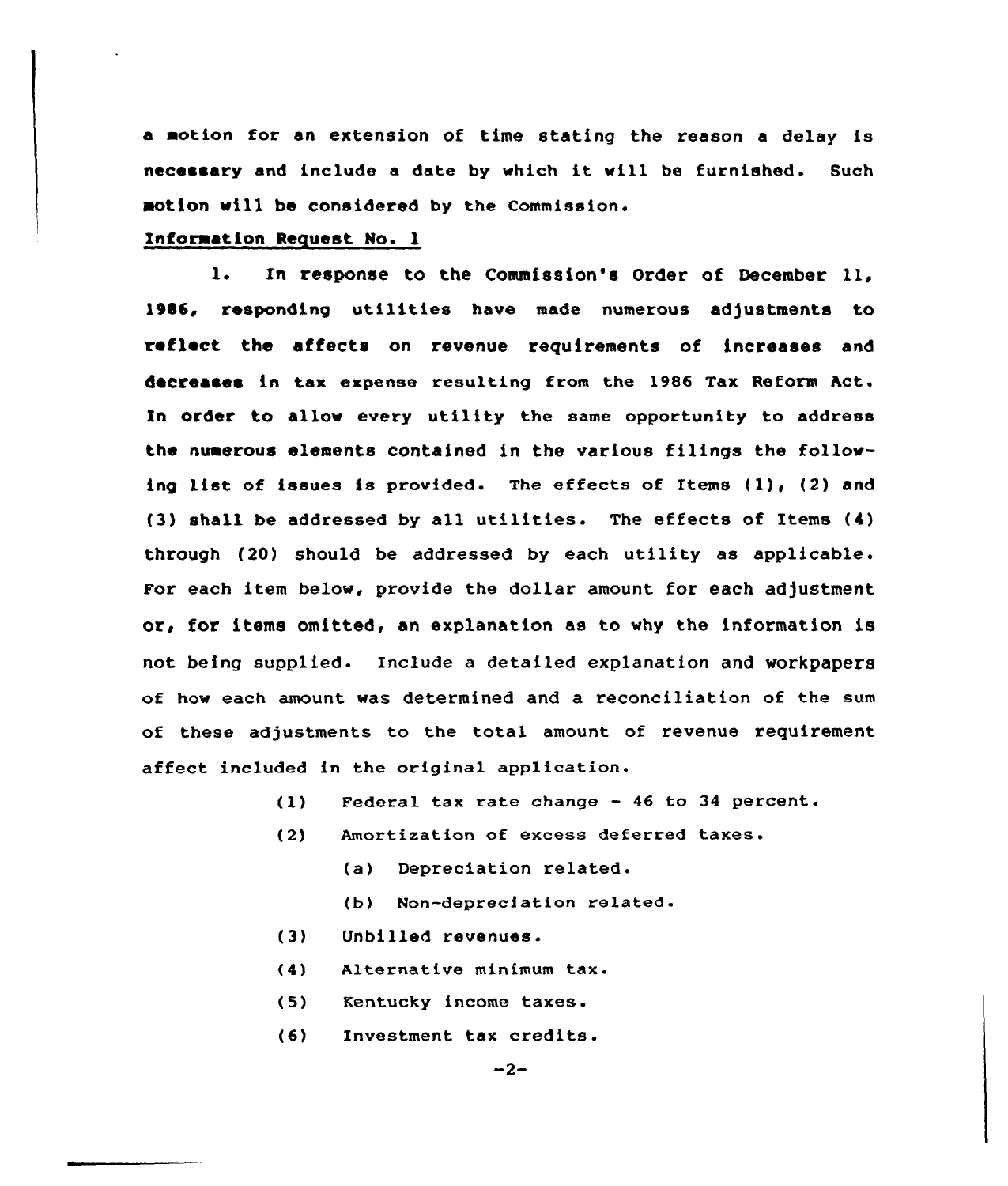- (7) Capitalized overheads.
- (8) Capitalized interest.
- (9) Depreciation.
- (10) Yacation pay.
- (11) EsoP.
- (12) Pension expense.
- (13) Uncollectible accounts and bad debt reserve.
- (14) Provision for 80 percent of certain business expense deductions.
- (15) Contributions in aid of construction.
- (16) Customer advances for construction.
- (17) Super fund taxes.
- (18) PGAs.
- (19) Cash flow.
- (20) Payroll taxes.

2. Provide any comments you deem appropriate as to the procedure of adjusting rates effective July 1, 1987, to reflect the change in revenue requirements based on the lowering of the top corporate rate to 34 percent.

3. Provide <sup>a</sup> detailed jurisdictional income statement for the year ended November 30, 1986.

4. Provide <sup>a</sup> detailed jurisdictional balance sheet for the year ended November 30, 1986.

5. With reference to DIM-2, pages 2-3, provide the detailed workpapers supporting the calculation of adjustments 1-9.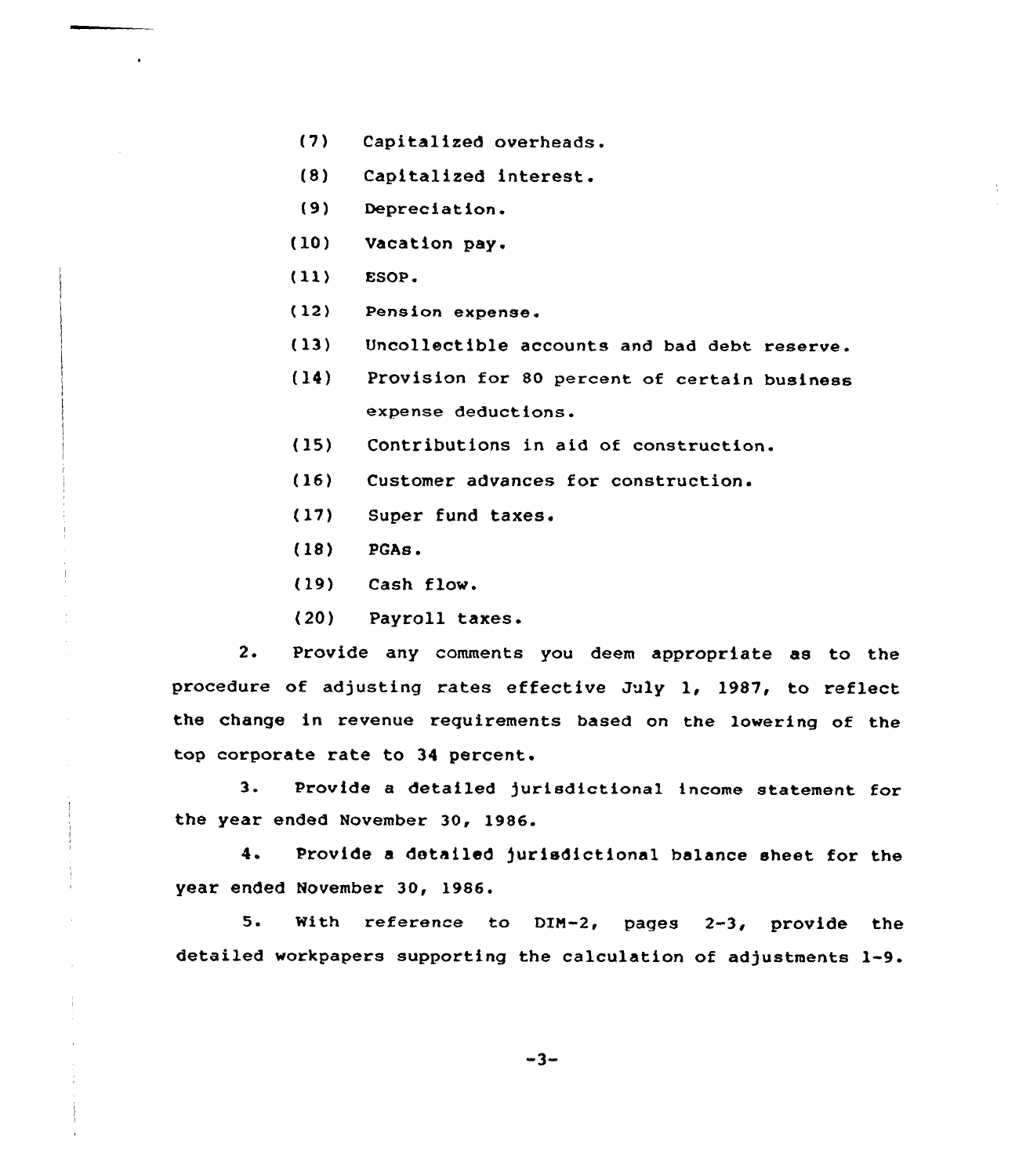6. With reference to DIM-2, page 4, explain and provide the detailed workpapers supporting the \$576,962 adjustment to interest expense.

÷

سأستشفذ والمنافذة والمنافرة

7. With reference to DIM-2, page 4, provide the supporting calculations for the following adjustments:

| $a_{\bullet}$ | <b>Unbilled Revenues</b>  | \$1,425,732 |           |
|---------------|---------------------------|-------------|-----------|
|               | b. Uncollectible Accounts |             | \$281,354 |
|               | c. Interest Capitalized   |             | \$71,849  |

8. With reference to DIM-2, page 5, computation of Kentucky income tax expense, provide the supporting calculations for the following adjustments:

| $a_{\bullet}$ | Liberalized Depreciation - Net | \$ 1,571    |
|---------------|--------------------------------|-------------|
|               | b. Payroll Taxes - Net         | \$ 14,915   |
|               | c. Interest Capitalized        | \$3,209     |
| d.            | Unbilled Revenues              | \$<103,365> |

7. With reference to DIM-2, page 5, computation of Federal income tax expense, provide the supporting calculations for the following adjustments:

|    | e. Federal income tax - prior<br>year adjustment | з<br>30,316   |
|----|--------------------------------------------------|---------------|
|    | f. Liberalized Depreciation -<br>provision       | \$<133,046>   |
| q. | Investment Tax Credit -<br>Net                   | \$<176,254>   |
|    | h. Payroll Taxes - Net                           | \$ <89,822    |
| i. | AFUDC - Net                                      | \$3, 16, 994  |
| 1. | Interest Capitalized                             | \$326,656     |
| k. | Unbilled Revenue                                 | \$<528.947    |
| 1. | Uncollectible Accounts                           | $$<$ 104,382> |